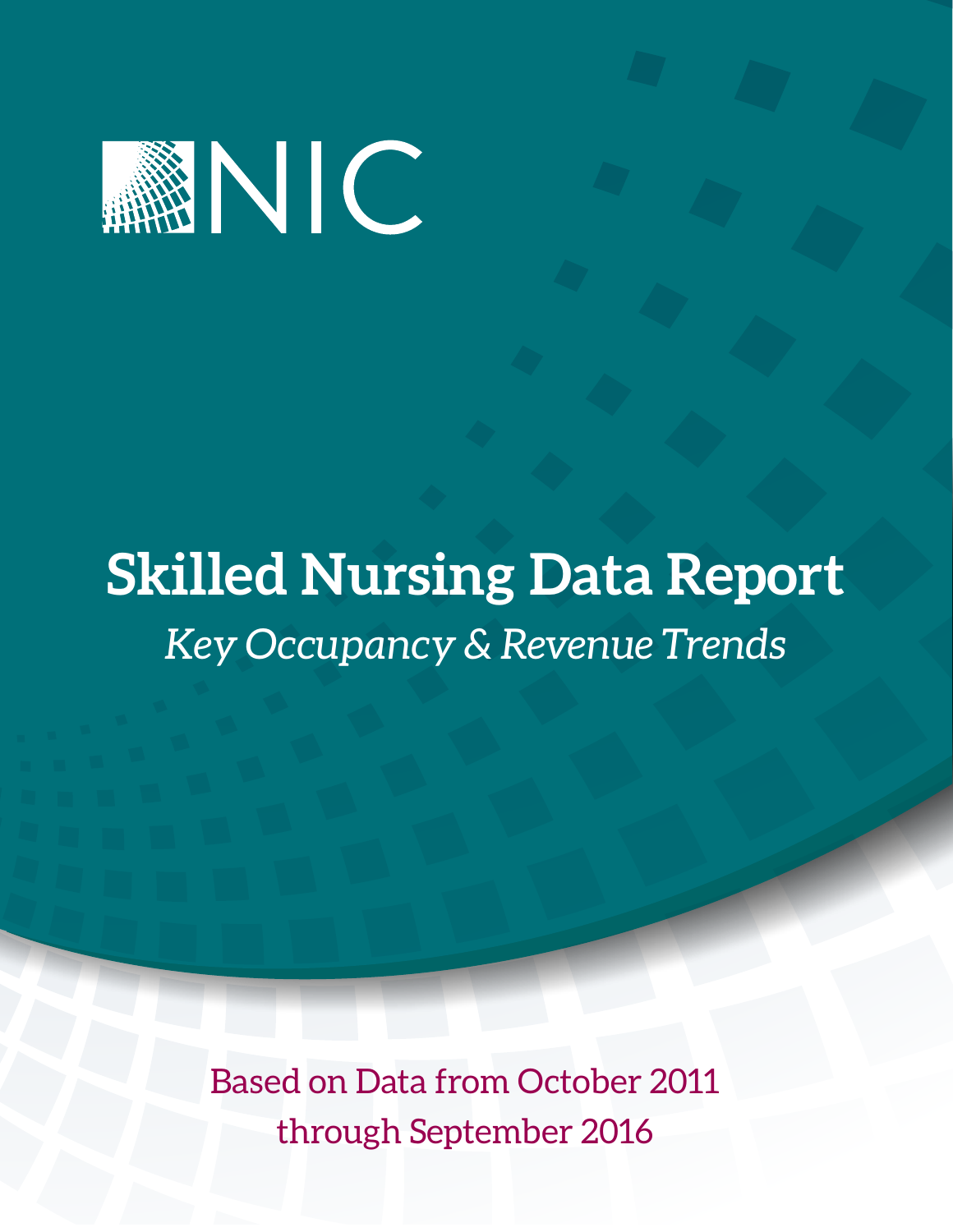### **Table of Contents**

- » Skilled Nursing Trends & Summary 3
- » Skilled Nursing Coverage 4
- » Key Indicators 4
- » Glossary of Terms 5
- » Explanation of Data 5

**Skilled mix continues to be a challenge for operators, and given the fact that higher reimbursement rates are associated with skilled mix, the downward pressure on that mix can play a significant role in profitability. And with these challenges, Medicaid plays an important role as the largest source of revenue from a single payor. Medicaid is not a high dollar reimbursement, but it is a steady source of revenue for operators. "**

- Liz Liberman, Healthcare Analyst, NIC **"**

Copyright ©2016 National Investment Center for Seniors Housing & Care (NIC). All rights reserved. Data believed to be accurate but not guaranteed; subject to future revision.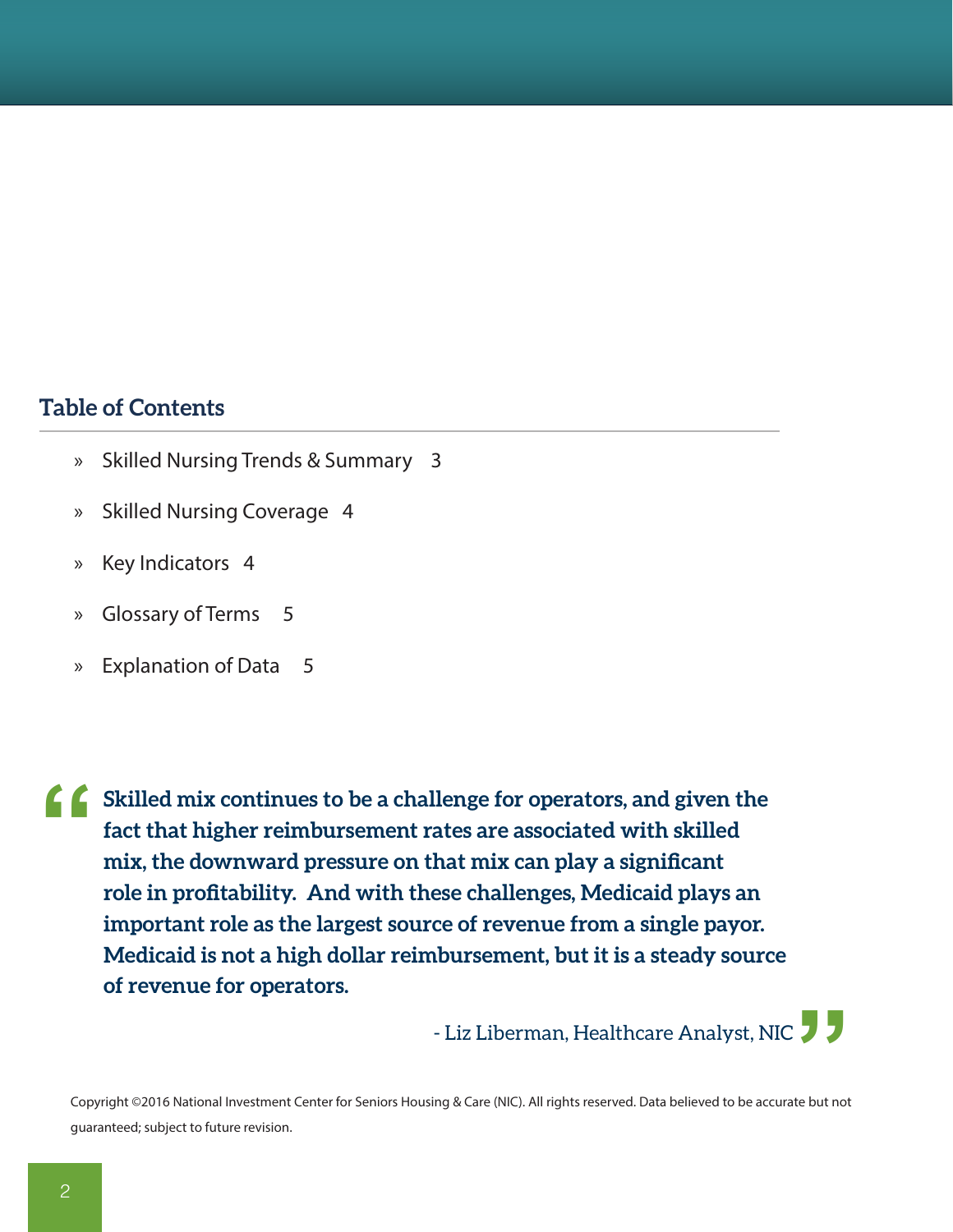### **Skilled Nursing Trends 1**

### *Data through September 2016*





**Patient Day Mix** 



<sup>1</sup> Historical data is deflated using same-store month-month changes.

### **Revenue Per Patient Day**

# properties.

» **Skilled mix decline remains a challenge**. Skilled mix continued its downward trend, driven by the low Q3 Medicare mix, which may be attributable to fewer Medicare patient days. As the Medicare mix declines, it increases Medicaid's significance as a steady payor source. However, increasing Medicaid mix probably does not offset the revenue loss from the

Medicaid RPPD.

» **Occupancy recovers slightly from July low but remains weak**. Occupancy in Q3 ended at 82.5%, up from July's five-year low of 82.3% but down from Q3 2015. Historically, the lowest occupancy month is in Q3 or Q4, with the highest in Q1 when seasonality factors, such as flu, drive demand. Therefore, occupancy has most likely reached its peak in 2016 unless an early flu season or other factor changes the trend.

- » **Managed Medicare revenue per patient day decline slows for second consecutive quarter**. Downward pressures continued to subside for managed Medicare revenue per patient day (RPPD), with the quarter-over-quarter rate of decline at 0.3% in Q3, slightly slower than in Q2. The four quarters before Q2 experienced an average quarter-over-quarter decline of 1.4%. The year-over-year decline as of September 2015 remains steep at 3.5%, but the yearly trend will begin to flatten if quarterly rate declines continue to slow or stabilize.
- » **Private-pay revenue per patient day grew at faster rate.** Privatepay RPPD grew year-over-year at 2.1%, marking the highest increase since Q3 and Q4 of 2013. Private RPPD increases have consistently outperformed inflation since February 2016 and have outperformed or matched inflation since Q4 2014. Preliminary research indicates that the impact of increases in private-pay RPPD may be more significant for rural markets due to a higher share of private-pay residents as compared to urban

declining skilled mix, even with the combination of gradually increasing

3

### Trends Summary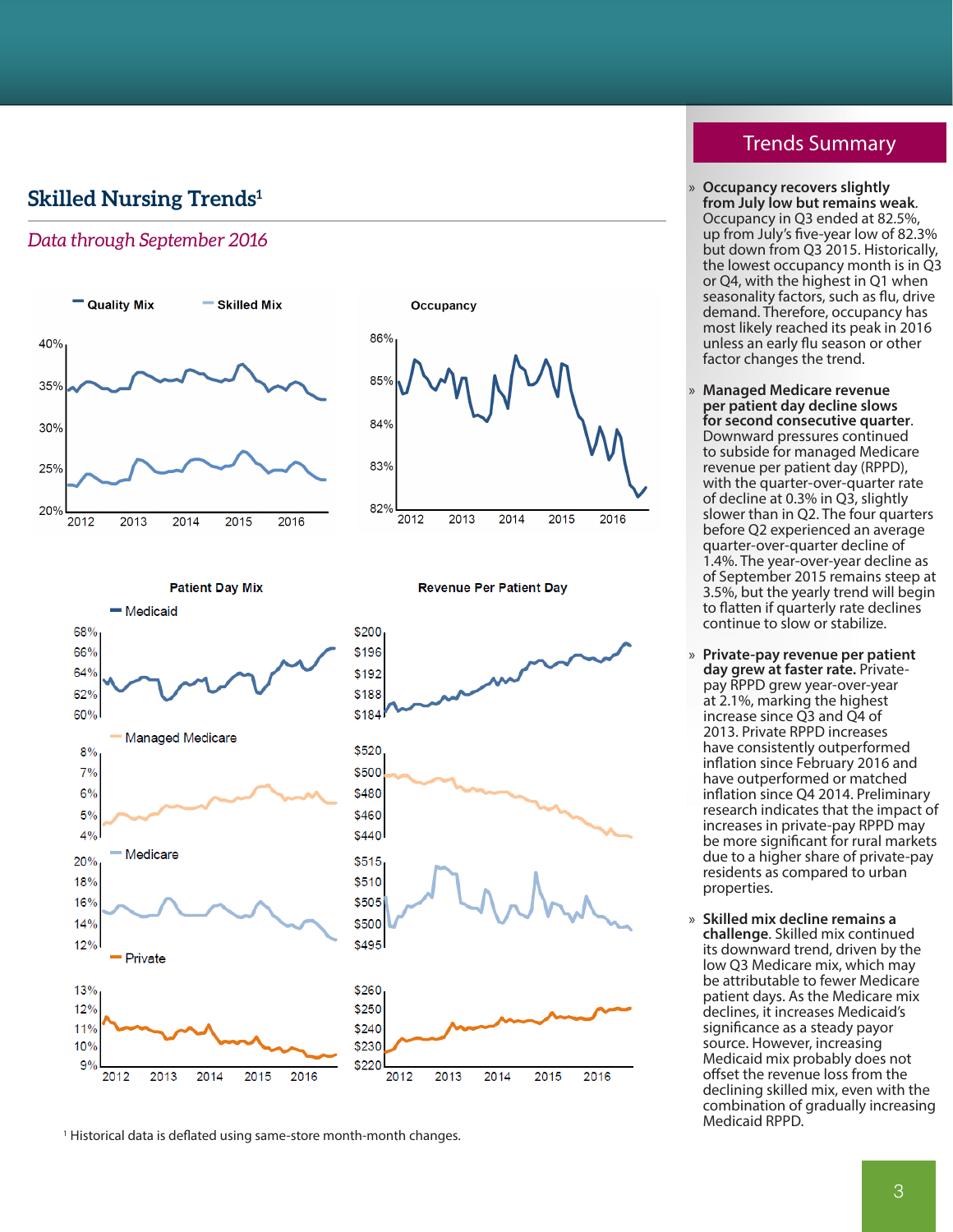# **Skilled Nursing Coverage**

# *Data through September 2016*



|                               | August | September |
|-------------------------------|--------|-----------|
| <b>States Represented</b>     | 47     | 47        |
| <b>Number of Contributors</b> | 18     | 18        |
| <b>Total SNF Properties</b>   | 1,499  | 1,483     |

Property Count Scale

# **Key Indicators**

### *Data through September 2016*

| <b>Current</b><br><b>Month</b>  | 2<br>Mo./Mo.<br>Chg (bps) |
|---------------------------------|---------------------------|
| 82.5%                           | 11                        |
| 33.5%                           | $-1$                      |
| 23.8%                           | -9                        |
|                                 |                           |
| 66.5%                           | 2                         |
| 12.8%                           | -11                       |
| 5.7%<br><b>Managed Medicare</b> | O                         |
| 9.7%                            | 8                         |
|                                 |                           |

| <b>Revenue Per Patient Day</b> |       |          |  |
|--------------------------------|-------|----------|--|
| Medicaid                       | \$198 | $-0.3\%$ |  |
| Medicare                       | \$499 | $-0.2\%$ |  |
| <b>Managed Medicare</b>        | \$441 | $-0.2\%$ |  |
| Private                        | \$251 | $0.2\%$  |  |
| <sup>2</sup> Same-store data   |       |          |  |